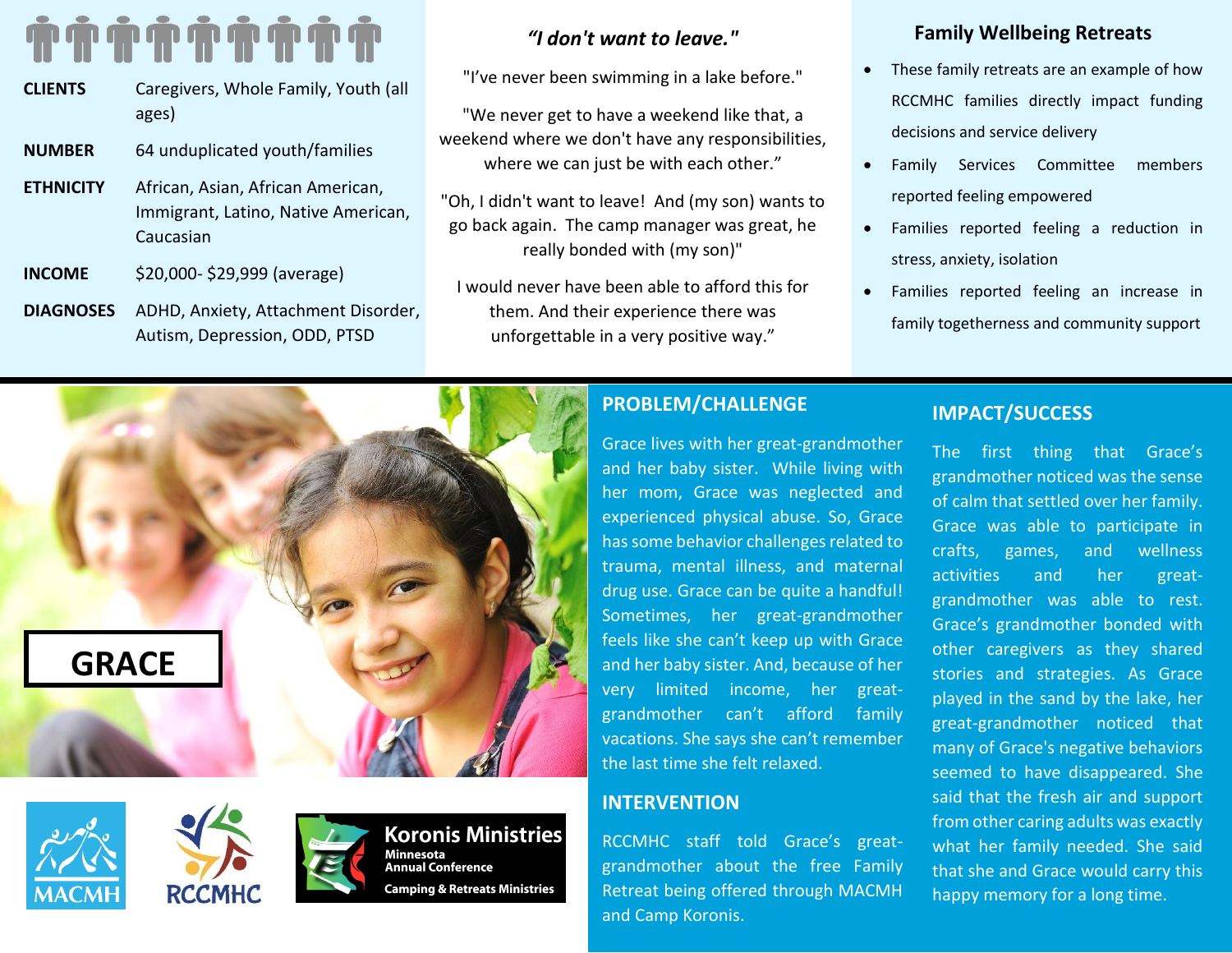### **Ramsey County Children's Mental Health Collaborative (RCCMHC) Funded Services**

**FUNDED AGENCY:** MACMH's mission is to promote positive mental health for all infants, children, adolescents and their families. MACMH educates caregivers, professionals, and community members about mental health promotion, prevention and healthy development. MACMH's trainings present current, evidence based techniques that can be placed directly into practice. MACMH provides parents and caregivers with advocacy and education for skill enhancement and timely, appropriate delivery of services. Parents have opportunities for leadership training in order to effectively care for and advocate for their own children and act as mentors for other families in need of support.

### **FUNDED PROGRAM/SERVICE: Family Retreats (2)**

**STATEMENT OF NEED:** The RCCMHC family service committee needs assessment survey indicated that families need opportunities for quality time with their children and a break from the stress of daily life/ raising a child with mental illness.

### **COLLABORATING AGENCIES:** RCCMHC, Koronis Ministries Campground

**PROGRAM/SERVICE DESCRIPTION:** RCCMHC funds supported Koronis Ministries Campground to provide their facility, food, and camp activities while MACMH provided programming and coordination for families for 2 family retreats. The weekend retreats were a chance for families from the city to get away from dependence on technology which creates a loss of connection between parents and children in order to spend time together in nature doing non-tech activities. Research from Stanford University shows technology affects family communication negatively and that time in nature reduces anxiety and depression.

### **LENGTH OF GRANT TERM:** 8/22/18-11/30/18

### **MACMH AWARD:** \$5,485 **KORONIS AWARD: \$16,000**

**DATA COLLECTION:** We used observation as well as pre/post surveys as coordinated by RCCMHC staff to collect data on client outcomes. All adults and teens took the Short Warwick–Edinburgh Mental Well-being Scale immediately before the retreat and one week after. The average adult/teen (13+) score immediately before the retreat was 26.43, and the average adult score one week after the retreat was 27. The average change in score was 0.71. All youth ages 7-12 took the Students' Life Satisfaction Scale immediately before the retreat and one week after. The average child score (7-12) immediately before the retreat was 37, and the average child score one week after the retreat was 34. The average change in score was -2.9. I note that children were likely feeling a high degree of anticipation and joy looking forward to the retreat immediately before it began.

### **UNDERSERVED POPULATION:** Mostly families of color living in poverty

**PROPOSAL GOALS AND OBJECTIVES THAT WE MET:** The Family Retreats were fantastic for families, allowing them quality time with time in nature away from technology. Families expressed great appreciation for the opportunity.

**IMPACT AND OUTCOMES** Families had the opportunity to experience time on a Minnesota lake with enriching camp activities, which most of the families had never been able to afford. The smiles and many thank you' s told me that it made a difference.

**STAFF NOTES:** The two weekend retreats served 17 families- a total of 64 people. The first retreat had 55 people signed up and 21 people attended (38% attendance rate). We note that due to a short turnaround time between funding and camp approval and the first retreat, families were notified that they were selected for the retreat only 10 days prior to the retreat. The second retreat had 59 people signed up and 43 people attended (73% attendance rate)